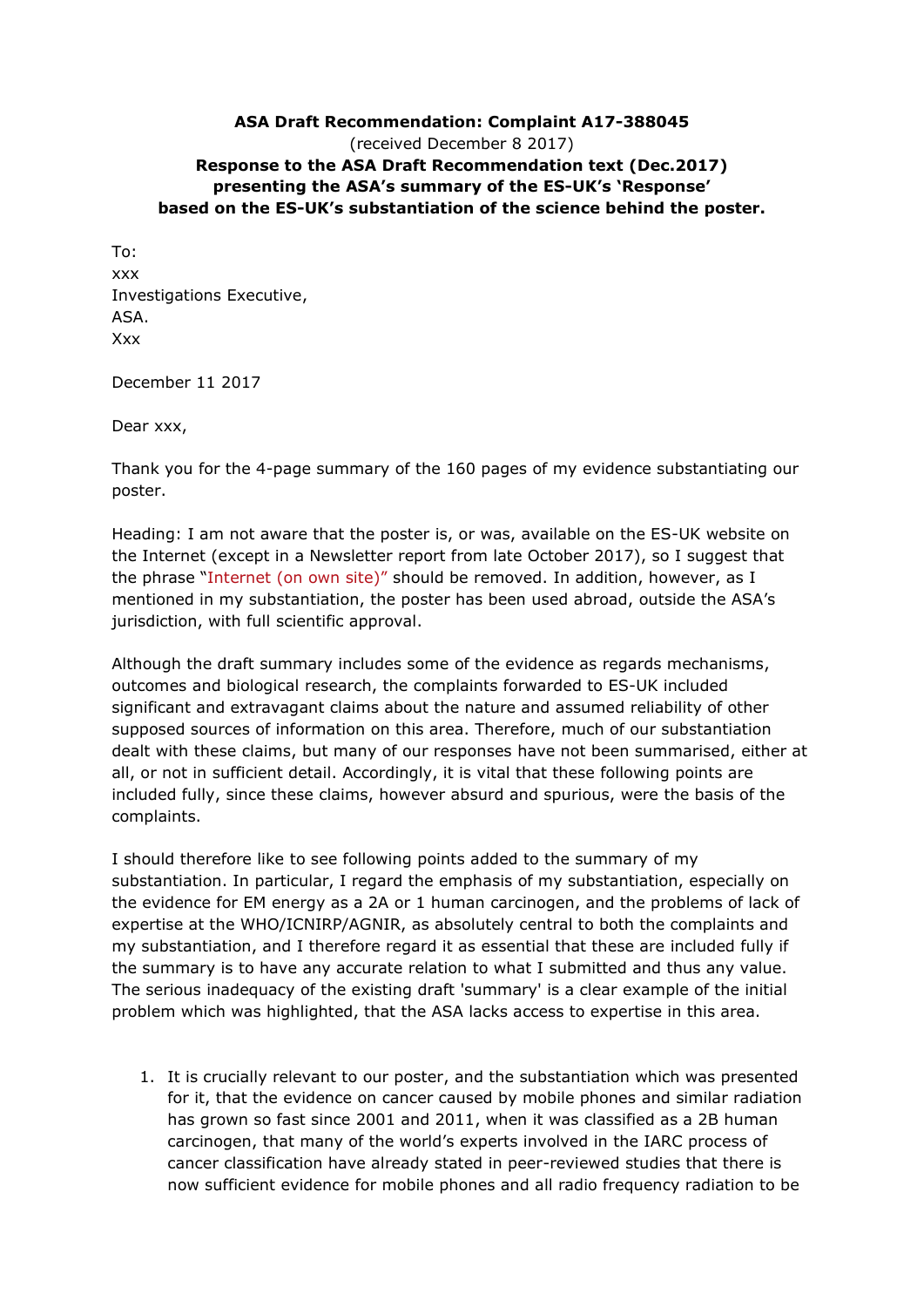classified as a class 2A probable or class 1 certain human carcinogen. These key studies ought to be referenced in the summary of the substantiation, because they are crucial to the rapidly increasing evidence of growing harm from electromagnetic energy and are a key element in response to the specific claims of the complaints.

- Carlberg M et al.: "Evaluation of Mobile Phone and Cordless Phone Use and Glioma Risk Using the Bradford Hill Viewpoints from 1965 on Association or Causation" Biomed Res Int. (2017) PMID: 28401165.
- Davis DL et al.: (2013) "Swedish review strengthens grounds for concluding that radiation from cellular and cordless phones is a probable human carcinogen" Pathophysiology. 20(2): 123-129; PMID: 23664410.
- Hardell L et al.: (2013) "Using the Hill viewpoints from 1965 for evaluating strengths of evidence of the risk for brain tumors associated with use of mobile and cordless phones" Rev Environ Health. 28(2-3):97-106; PMID: 24192496.
- Morgan LL et al.: (2015) "Mobile phone radiation causes brain tumors and should be classified as a probable human carcinogen (2A) (Review)" Int J Oncol. PMID: 25738972.
- 2. The 'gold standard' NTP \$25m study released some of its results early in 2016 because of the importance of its new evidence supporting the confirmation that mobile phone and other similar radiation is a class 1 certain human carcinogen.
	- Lin JC (2016) "Potential Game Changer for Mobile-Phone Radio-Frequency Radiation Carcinogenesis" Rad Sci Bull. IEEE, 358: 120-122.
- 3. The World Health Authority has no expert in this area. This is another key point of the substantiation which needs to be included. The failure of the WHO to tackle the issue of the carcinogenic nature of mobile phone and similar radiation is made in the crucial study referenced below ("WHO, RF radiation and health – a hard nut to crack"), which should also be included in the Response summary along with the others on the 2A or 1 cancer classification (above, points 1 as 2). This review is by Professor Hardell, regarded by the majority of scientists, as represented by the 200 signatories to the appeal on this very subject to the UN and WHO, as one of the world's leading authorities in this field. It shows where the blockage on assessing the health risks of EM radiation lies at present. This is a crucial point and why so many charities and NGOs around the world are having to launch information poster campaigns such as ours.
	- Hardell L: "World Health Organization, radiofrequency radiation and health – a hard nut to crack (Review)" Int J Oncology. (2017) PMID: 28656257.
- 4. It is also crucially relevant, as included in my substantiation, that the WHO signed an agreement with the International Atomic Energy Authority in 1958 giving the IAEA control over health matters as regards radiation, and that the UK government has subsumed its advisory group on non-ionising radiation within its atomic energy ionising radiation advisory group, COMARE, combining the two, just as the ICNIRP and ICRP are collaborating. Therefore the WHO is not at liberty to promulgate freely the health dangers of radiation, even if it wished to do so, and this 1958 agreement needs to be rescinded.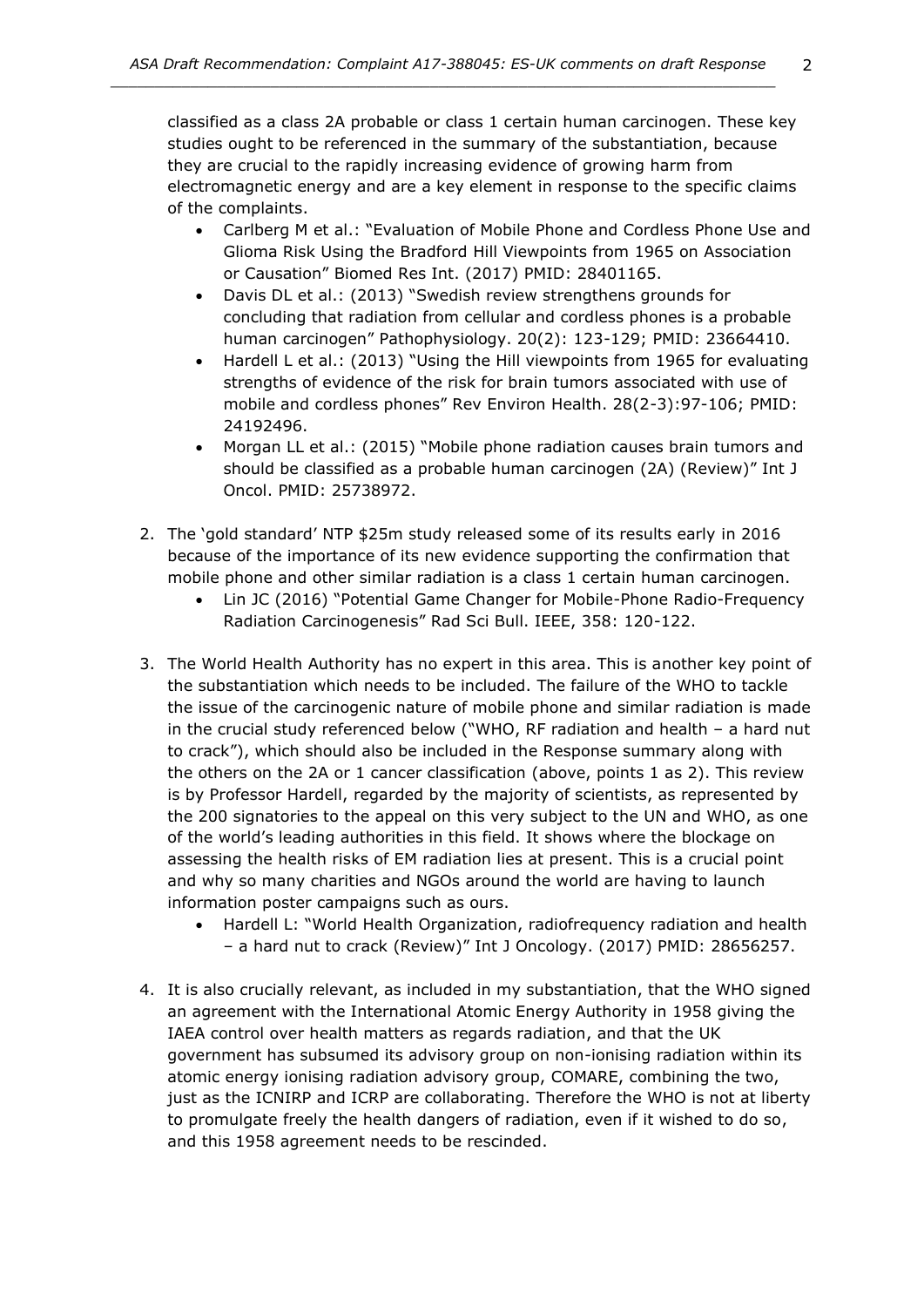- 5. Objectors to the poster referenced not only WHO literature, which was not peerreviewed and was out-dated, but CRUK claims, some of which were based on the AGNIR 2012 RF Report. This AGNIR 2012 Report was also not peer-reviewed and was shown, in a detailed study of 2016 which was peer-reviewed, to be 'inaccurate' and 'unsafe'. This is another vital argument in the substantiation and ought to be referenced in detail along with the studies mentioned in points 1, 2 and 3 above.
	- Starkey SJ: "Inaccurate official assessment of radiofrequency safety by the Advisory Group on Non-ionising Radiation" Rev Environ Health. (2016) PMID: 27902455.
- 6. The CRUK literature, which some objectors to the poster also quoted, like the WHO and AGNIR literature, was also not peer-reviewed and fails to present the current state of the science.
- 7. CRUK, like WHO/ICNIRP, suffers from conflicts of interest, where companies with financial involvement in the mobile phone industry have financed CRUK research facilities and some of CRUK's directors, such as Richard Doll and Anthony Swerdlow, have been chairs of AGNIR. The conflict of interests between these groups, like AGNIR, ICNIRP and PHE, is shown in the study mentioned in point 5.
- 8. Reference to the current international biological exposure limits, EUROPAEM EMF Guidelines 2016, should be included. These show how the majority of expert scientists now approach setting biological limits, and thus how the information on the poster is based on the majority scientific viewpoint, as opposed to ICNIRP's 6 minute heating limits based on Schwan's mistake in 1953. Again, this should be included with a detailed reference so that people can check the evidence for themselves.
	- Belyaev I et al.: "EUROPAEM EMF Guideline 2016 for the prevention, diagnosis and treatment of EMF-related health problems and illnesses" Rev Environ Health (2016) PMID: 27454111.
- 9. The current chair of ICNIRP has stated that people can choose between biological limits like EUROPAEM EMF Guidelines 2016, or ICNIRP's 1998 6-minute heating limits and this substantiates the view approach taken by the poster. This point should be included, because the UK's PHE and Department of Health claim to follow the ICNIRP's advice.
- 10. The ICNIRP's warning in 2002 that some people are sensitive to EM energy and need limits below its ICNIRP 1998 6-minute heating limits is also relevant to the poster, because, as stated under point 9, the UK's PHE and Department of Health claim to follow the ICNIRP's advice. This means that the failure of the UK's PHE and Department of Health both (a) to act on this warning and adopt lower limits to protect these members of the general population and (b) to notify the UK public about this risk, is yet another reason why this information poster is both needed and entirely substantiated.
	- ICNIRP (International Commission on Non-Ionizing Radiation Protection) (2002) "General approach to protection against non-ionizing radiation" Health Phys. 82(4): 540-548; PMID: 11906144.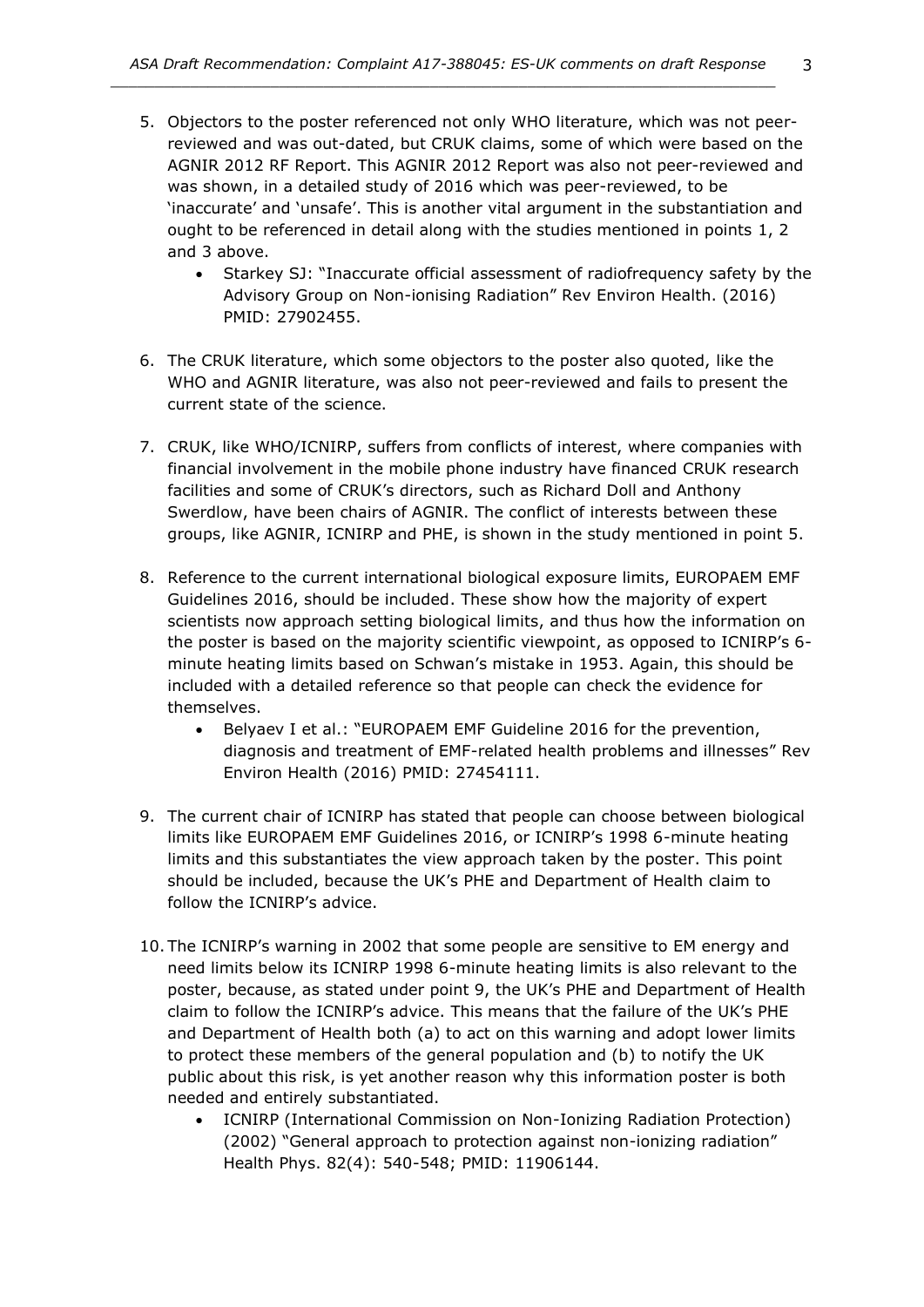- 11. The summary needs to include the evidence from studies now showing that sensitivity to electromagnetic energy from mobile phones and similar devices can be characterised or diagnosed by DNA variations, 3d fMRI scans, cerebral blood perfusion analysis, objective cellular markers, organic pollutants, etc. This is a key element of the substantiation since it shows some of the ways in which electromagnetic energy from mobile phones and similar devices is biologically active, as suggested by the poster. Some key studies are as follows.
	- Belpomme D et al: "Reliable disease biomarkers characterizing and identifying electrohypersensitivity and multiple chemical sensitivity as two etiopathogenic aspects of a unique pathological disorder" Rev Environ Health (2015) PMID: 26613326; pdf.
	- De Luca C et al: "Metabolic and genetic screening of electromagnetic hypersensitivity subjects as a feasible tool for diagnostics and intervention" Mediators Inflamm. (2014) PHID: 24812443.
	- Hardell L, Carlberg M, Söderqvist F, Hardell K, Björnfoth H, van Bavel B, Lindström G (2008) "Increased concentrations of certain persistent organic pollutants in subjects with self-reported electromagnetic hypersensitivity a pilot study" Electromagn Biol Med. 27(2): 197-203; PMID: 18568937.
	- Heuser G et al.: "Functional brain MRI in patients complaining of electrohypersensitivity after long term exposure to electromagnetic fields" Rev Environ Health. (2017) PMID: 28678737.
	- Pall ML: "Microwave frequency electromagnetic fields (EMFs) produce widespread neuropsychiatric effects including depression" *J Chem Neuroanat.* (2015) PMID: 26300312.
	- Pall ML: "Electromagnetic fields act via activation of voltage-gated calcium channels to produce beneficial or adverse effects" *J Cell Mol Med.* (2013) PMID: 23802593.
	- Yakymenko I et al: "Oxidative mechanisms of biological activity of lowintensity radiofrequency radiation" *Electromagn Biol Med.* (2015) PMID: 26151230.
- 12. The summary fails to include a key point provided in the substantiation for the poster that electromagnetic sensitivity and electromagnetic hyper-sensitivity (EHS) are not regarded by the majority scientific viewpoint as part of a Nocebo effect. The psychological Nocebo effect or electrophobia is established as a different condition, which overlaps with real EHS in only about 1% of cases. Electrophobia, which requires prior psychological conditioning, cannot apply to unaware adults or young children who suffer from real physiological EHS.
	- Dieudonné M: "Does electromagnetic hypersensitivity originate from nocebo responses? Indications from a qualitative study" Bioelectromagnetics. (2015) PMID: 26369906.
- 13. The summary fails to include a key point provided in the substantiation for the poster that, to prove that the growing evidence, which shows that mobile phones and similar devices emitting electromagnetic energy cause the adverse outcomes suggested, is non-existent or invalid, it would be necessary to provide evidence from one or more peer-reviewed studies showing that the many thousands of existing peer-reviewed studies which have found such outcomes cannot be correct, but that this is self-evidently impossible and would have already been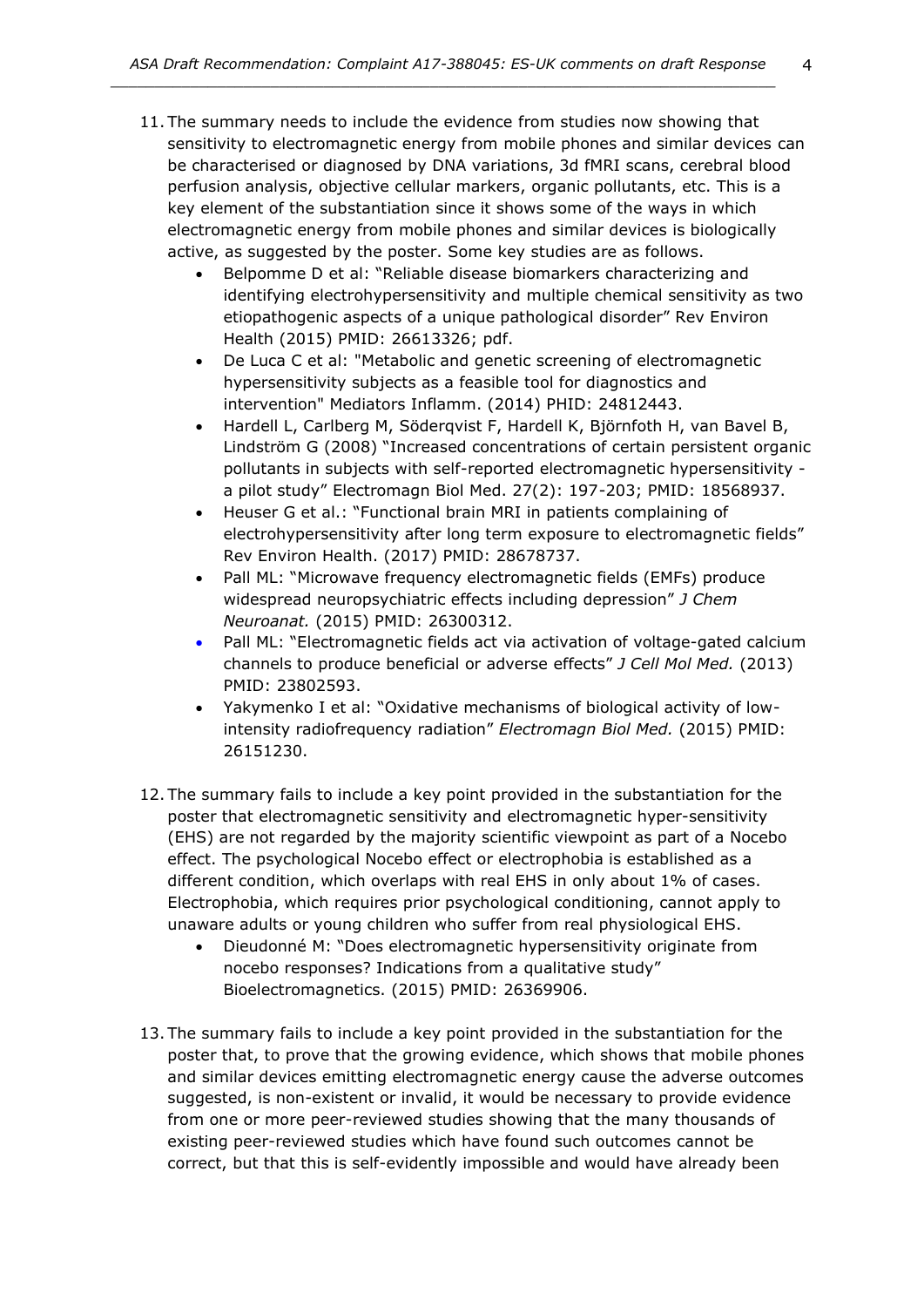done had it been possible. Therefore it is impossible scientifically or logically to validate the claimants' claims against substantiating the evidence in the poster.

- 14. The summary omits some of the key evidence that (a) in 2000 the UK government adopted a precautionary approach with regard to exposure to electromagnetic energy, and since then has become increasingly precautionary to match the growing scientific evidence of harm, recommending that certain groups of the general population are protected from exposure to such electromagnetic energy, and that (b) other governments have adopted much more stringent regulations to protect all their citizens from high exposure to electromagnetic energy, all based on the growing weight of scientific evidence.
- 15. The poster was carefully assessed by experts at the charity Electrosensitivity UK and approved by them as "Legal, decent, honest and truthful" and "fully substantiated by the scientific evidence". All other experts in this area have agreed with this judgement. In contrast, the person who noticed the poster at King's Cross Station was not an expert in this area, nor were the other complainants, the reporter or persons he consulted. These include Tom Chivers, Pete Etchells, Alexandra Freeman, David Grimes, and Laurie Phillips. Therefore, whereas the poster elicited praise from those with expertise in this area, the reporter's seriously deficient article, which also included reference to these complaints to the ASA, was described in scientific terms as "pure rubbish".

Finally, it would be very useful to include in the summary Response the visual evidence (copied below) which is now available from one of the papers listed (Heuser G et al, 2017). This shows the clear difference, in white areas, between fMRI scans for a person with electromagnetic hyper-sensitivity (left) compared with a control subject (right). If the WHO is correct in accepting that some 3% or more of the population suffers from electromagnetic hyper-sensitivity, then this enables readers to see graphically the type of health problem which can arise from exposure to this type of non-ionising radiation and could be affecting that proportion of the UK's population.



Figure 5: Lateral view of case no. 5.



Figure 11. Lateral view of a normal fMRI. Note ab<br>patient group.

A few detailed points on the existing draft text:

- p.3, 21 lines from bottom: the charities sponsoring the information poster were not technically 'advertising' anything, but rather encouraging readers to take note of, and research further, the established and increasing scientific evidence.
- p.3, 22 lines from bottom: 'mobile phones': the poster also specified 'cordless phones' alongside 'mobile phones', and other EM devices, such as Wifi, and not just 'mobile phones', although these are the most common and easily

5